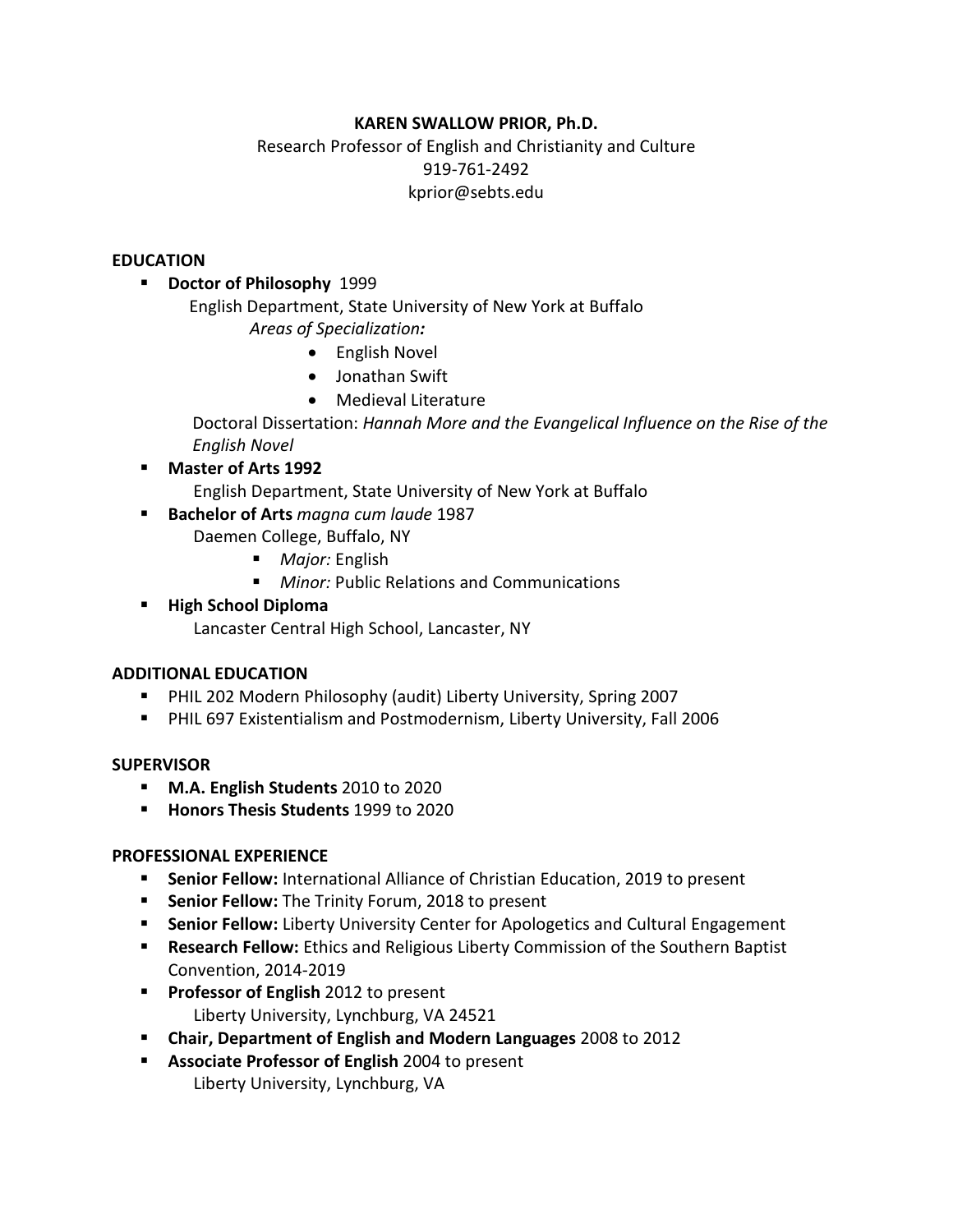- **Member, CLEP English Literature Test Development Committee** 2011, 2012 The College Board, New York, NY
- **Assistant Professor of English** 1999 to 2004 Liberty University, Lynchburg, VA
- **Visiting Assistant Professor** 2002, 2004, 2005, 2007 Sweet Briar College, Sweet Briar, VA
- **Principal 1993** to 1999 Charles Grandison Finney High School, Buffalo, NY
- **Assistant Professor (**adjunct) 1992 to 1993 Canisius College, Buffalo, NY.
- **Lecturer** (adjunct) 1989 to 1992 Canisius College, Buffalo, NY
- **English Teacher** 1992 to 1993 Charles Grandison Finney High School
- **Graduate Teaching Assistant** 1990 State University of New York at Buffalo.
- **Instructor** 1989 to 1991 Hilbert College, Hamburg, NY
- **Instructor 1989** Bryant and Stratton Business Institute, Buffalo, NY

# **GRADUATE COURSES TAUGHT**

- **Theory of the Novel**
- Research and Bibliography
- **Religious Issues in Dramatic Literature**
- **Christian Poetics**
- Christian Authors: Alexander Pope
- Christian Authors: Jonathan Swift
- **British Literature**

# **SEMINARY COURSES TAUGHT**

■ Theology and Pop Culture

# **UNDERGRADUATE COURSES TAUGHT**

- **The English Novel**
- **Eighteenth Century English Literature**
- **Jonathan Swift**
- **Women's Literature**
- **Victorian Literature**
- **English Romanticism**
- Religious Issues in Dramatic Literature
- **EXECUTE:** Christian Literature
- **English Literature I\***
- **English Literature II\***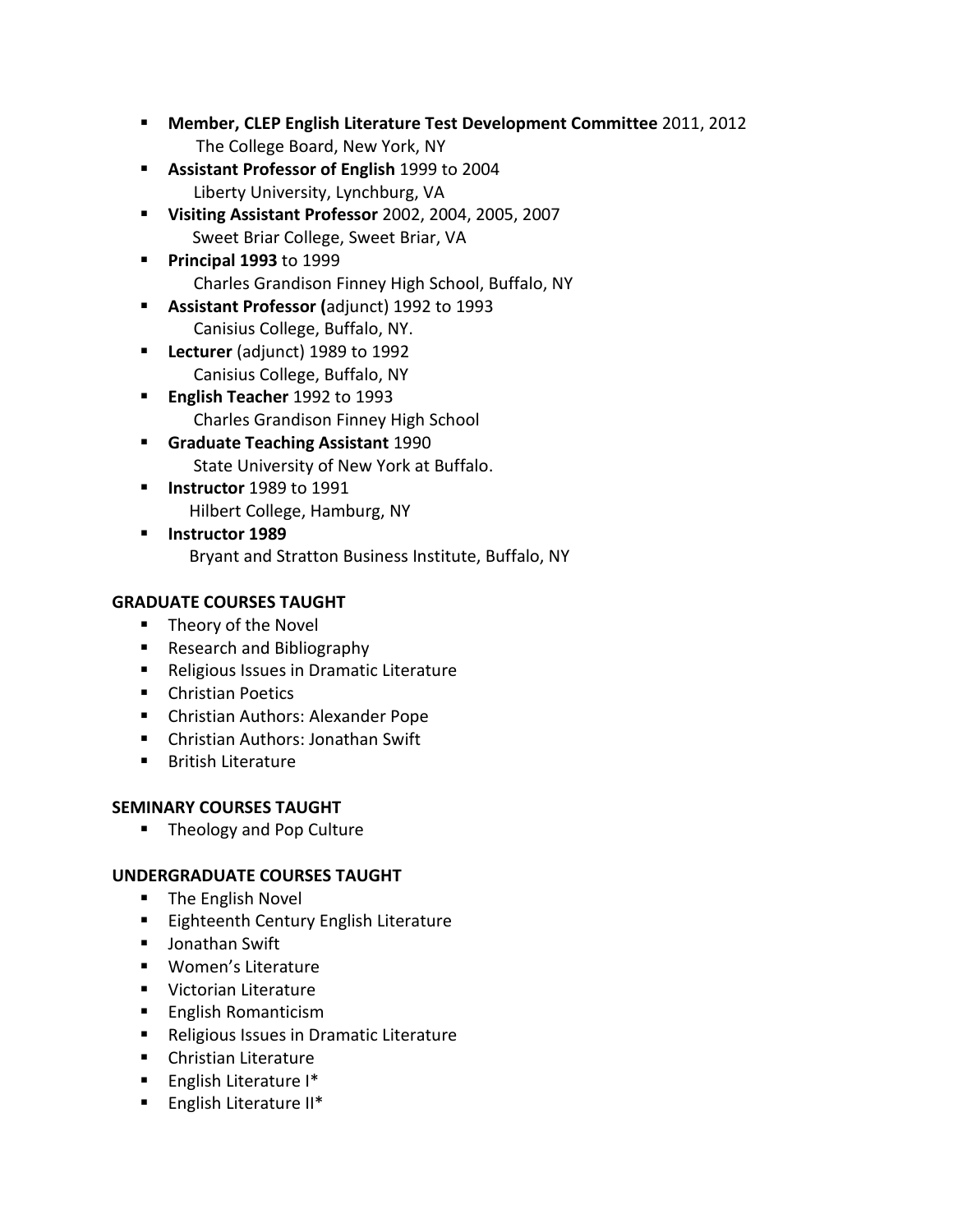- World Literature II\*
- **E** Literature and Composition\*
- Grammar and Composition
- 

Freshman Seminar \**indicates regular and Honors sections*

### **BOOKS**

- **Guides to Reading and Reflecting the Classics** (series editor) B&H, 2020.
- **EXALUTE:** Cultural Engagement: A Crash Course in Contemporary Issues (co-editor) Zondervan, 2019.
- **On Reading Well: Finding the Good Life in Great Books** Brazos, 2018.
- *Fierce Convictions: The Extraordinary Life of Hannah More—Poet, Reformer, Abolitionist*, Thomas Nelson, 2014.
- *Booked: Literature in the Soul of Me,* T. S. Poetry Press, 2012
- *Hannah More's* **Coelebs in Search of a Wife:** *A Review of Criticism and a New Analysis,*  Edwin Mellen Press, 2003.

### **SCHOLARLY PUBLICATIONS**

- **Review: Spectacular Suffering: Witnessing Slavery in the Eighteenth-Century British Atlantic** *The Scriblerian and the Kit-Cats* (forthcoming)
- **"Why We Need to Read,"** *Academic Questions,* 2019, 32:334-41.
- **Review: "Sterne, Tillotson, and Human Happiness,"** *The Scriblerian and the Kit-Cats* 46.1 (2017): 24-25.
- **Review: "Sterne and Shaftesbury Reconsidered: The 'Characteristics' of** *Tristram Shandy***"** *The Scriblerian and the Kit-Cats* 46.1 (2017): 29.
- **Review: "In Pursuit of Laurence Sterne in America: A Lark in the Sandbox,"** *Textual Studies and the Enlarged Eighteenth Century: Precision as Profusion*," *The Scriblerian and the Kit-Cats* 46.1 (2016).
- **Review:** "**'To bring this useful invention into fashion in England': Mary Wortley Montagu as Medical Expert***," The Scriblerian and the Kit-Cats* 46.1 (2016).
- **"Faith in the Humanities,"** *Foundations of Education: A Christian Vision*. Ed. Matthew Etherington. Eugene, OR: Wipf and Stock Publishers, 2014. 157-167.
- **"Review: The Wiley-Blackwell Encyclopedia of Eighteenth-Century Writers and Writing 1660-1789 by Paul Baines, Julian Ferraro, and Pat Rogers"** *The Scriblerian and the Kit-Cats* 46.1 (2013): 46-47.
- **"Embawdiment:** *Tristram Shandy* **and the Paradox of the Incarnation"** *The Shandean*) Spring 2012.
- **Literary Encyclopedia** "Hannah More," "Cheap Repository Tracts," "Coelebs in Search of a Wife" 2009.
- **Facts on File** *Companion to Literary Romanticism* "Hannah More" and "Coelebs in Search of a Wife," *New York: Facts on File (forthcoming)*
- *A Dictionary of Love and Sex in the Early Modern Period (Contributor) Westport, Connecticut: Greenwood Press, 2008.*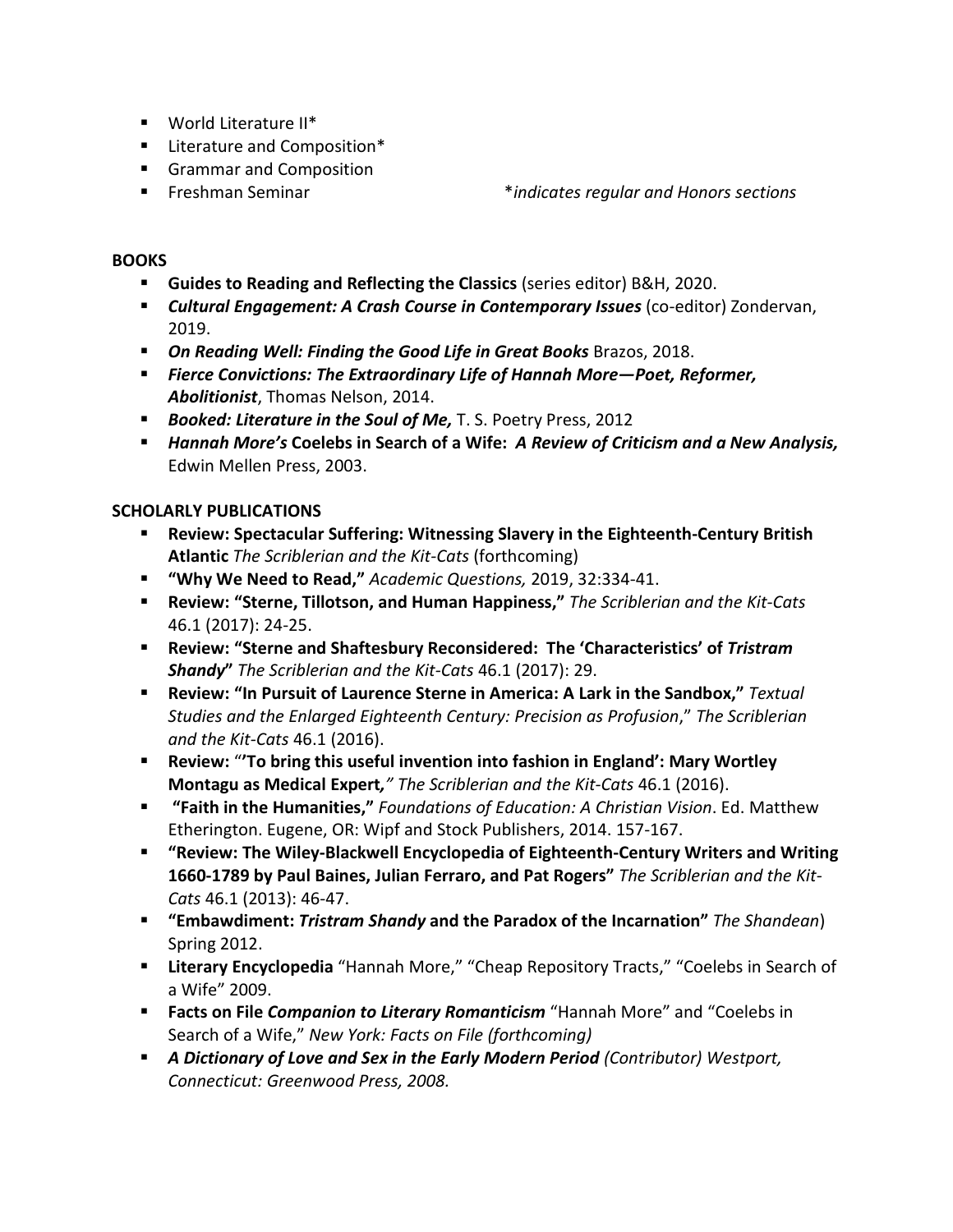- **"Hannah More, the Didactic Tradition, and the Rise of the English Novel"** *1650-1850: Ideas, Aesthetics, and Inquiries in the Early Modern Era*, 9(2003): 41-78.
- *Common Ground on Abortion Clinic Activism Syracuse University, Program on the Analysis and Resolution of Conflicts, Occasional Papers Series, No. 1, November 1998*.

## **SCHOLARLY CONFERENCES and PRESENTATIONS**

- **Panel: This is Our Message: Women's Leadership in the New Religious Right** American Academy of Religion, November 2019
- **"Love for God and Neighbor in** *The Emergence of Evangelical Spirituality: In the Age of Edwards, Newton, and Whitefield* **by Tom Schwanda"** *Evangelical Theological Society, November 17, 2015*
- **"The Medium is the Messenger"** *Anti-Social Media: Communal Transformation and the Barriers of Technology, Liberty University Center for Apologetics and Cultural Engagement, October 1, 2015*
- **Commencement Address:** *New Covenant Schools, June 14, 2014*
- **"Individualism, Tyranny, and Community: Jonathan Swift's Poetics of Power"** *Midwest Political Science Conference, Chicago, IL April 14, 2012*
- **"Dead White Man Walking"** *Sigma Tau Delta Regional Conference, Liberty University, March 31, 2012*
- **Panel Chair:** *The* King James Bible *and Education at the Conference of the Quartercentennial anniversary of the King James Bible, Liberty University, September 30- October 1, 2011*
- **"Between Barbarism and Benevolence, Between Sentience and Sentimentality: Alexander Pope's View of Justice Toward Animals**," *Conference of the Southern Atlantic Modern Language Association, Nov. 6, 2009 and at Liberty University Philosophy Club, December 1, 2009*
- **"Alexander Pope's Poetry of Alienation,"** *Panel: The Moral Relevance of Strangers, Lynchburg College, Nov. 3, 2009*
- **"Teaching Literature in Christian Framework"** *Faculty Workshop, Liberty University, August 13, 2008*
- **"Swift and the Postmodern Christian Student"** *Southeastern Conference on Christianity and Literature, Wingate University, April 12, 2008*
- **"Swift's Via Media: The Way to the Postmodern Undergraduate's Mind (and Heart)"**  *Southeastern Society for Eighteenth Century Studies Conference, Auburn University, Feb. 15, 2008*
- **"Truth in the Postmodern World"** *Literature and Christianity Conference, Liberty University, March 9, 2006*
- **"Hannah More"** *American Association of University Women (Lynchburg, Va. Chapter) April 17, 2002*
- **"The Problem of Plagiarism"** *Faculty Workshop, Liberty University, August 7, 2001*
- **"Hannah More: An Eighteenth-Century Feminist for the Twenty-First Century"** *Conference of the Southeastern American Society for Eighteenth Century Studies, University of Alabama, March 2, 2001.*
- **Panelist: Harvard College Discussion Series** *Harvard University, December 3, 1998*